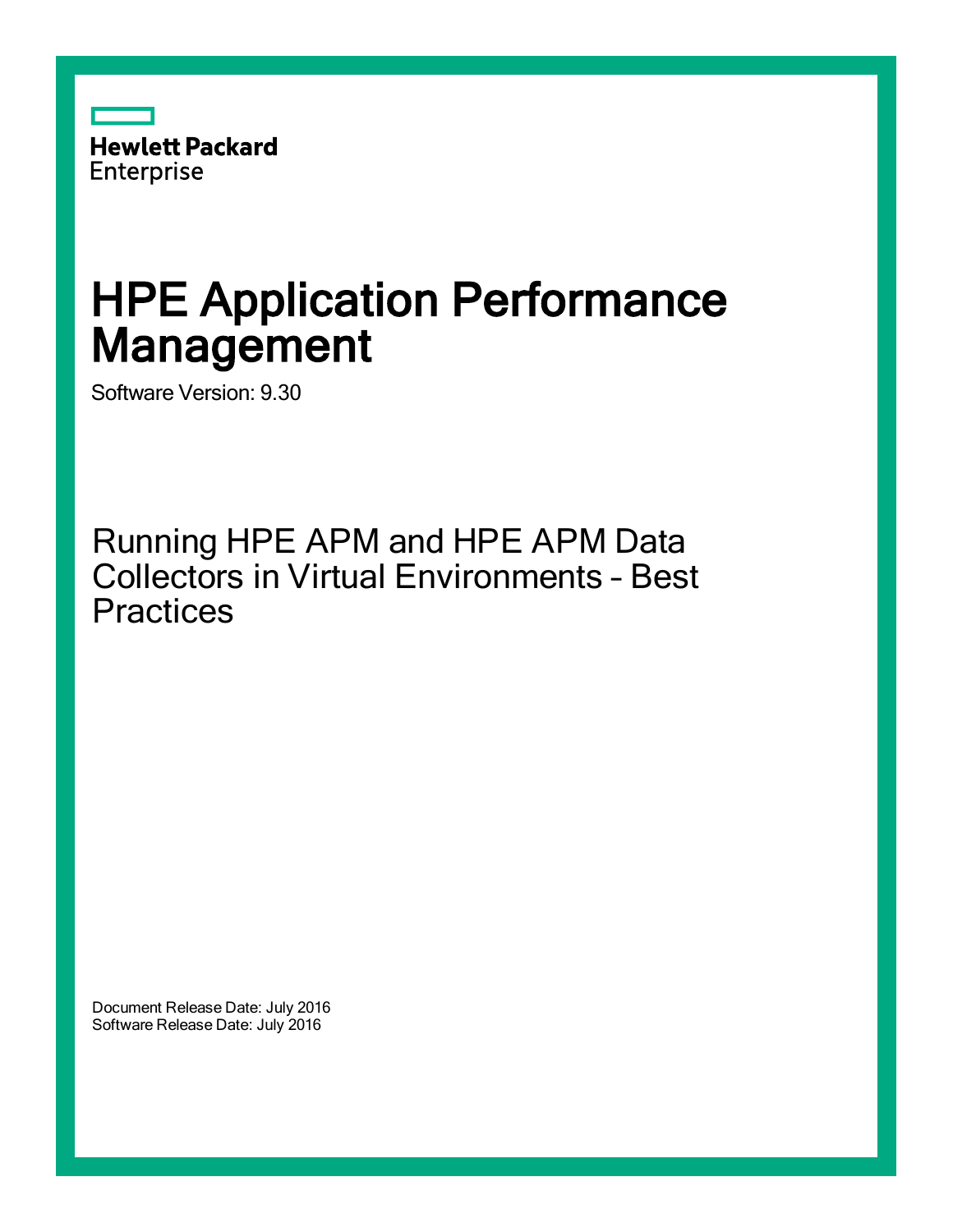### Legal Notices

#### **Warranty**

The only warranties for Hewlett Packard Enterprise products and services are set forth in the express warranty statements accompanying such products and services. Nothing herein should be construed as constituting an additional warranty. HPE shall not be liable for technical or editorial errors or omissions contained herein.

The information contained herein is subject to change without notice.

### Restricted Rights Legend

Confidential computer software. Valid license from HPE required for possession, use or copying. Consistent with FAR 12.211 and 12.212, Commercial Computer Software, Computer Software Documentation, and Technical Data for Commercial Items are licensed to the U.S. Government under vendor's standard commercial license.

### Copyright Notice

© Copyright 2005 - 2016 Hewlett Packard Enterprise Development LP

#### Trademark Notices

Adobe® and Acrobat® are trademarks of Adobe Systems Incorporated.

AMD and the AMD Arrow symbol are trademarks of Advanced Micro Devices, Inc.

Google™ and Google Maps™ are trademarks of Google Inc.

Intel®, Itanium®, Pentium®, and Intel® Xeon® are trademarks of Intel Corporation in the U.S. and other countries.

iPod is a trademark of Apple Computer, Inc.

Java is a registered trademark of Oracle and/or its affiliates.

Microsoft®, Windows®, Windows NT®, Windows® XP, and Windows Vista® are U.S. registered trademarks of Microsoft Corporation.

Oracle is a registered trademark of Oracle Corporation and/or its affiliates.

UNIX® is a registered trademark of The Open Group.

#### Documentation Updates

The title page of this document contains the following identifying information:

- Software Version number, which indicates the software version.
- Document Release Date, which changes each time the document is updated.
- Software Release Date, which indicates the release date of this version of the software.

To check for recent updates or to verify that you are using the most recent edition of a document, go to: https://softwaresupport.hpe.com/group/softwaresupport/search-result?keyword=.

This site requires an HPE Passport account. If you do not have one, click the **Create an account** button on the HPE Passport Sign in page.

### Support

Visit the HPE Software Support website at: **https://softwaresupport.hpe.com**

This website provides contact information and details about the products, services, and support that HPE Software offers.

HPE Software Support provides customer self-solve capabilities. It provides a fast and efficient way to access interactive technical support tools needed to manage your business. As a valued support customer, you can benefit by using the support website to: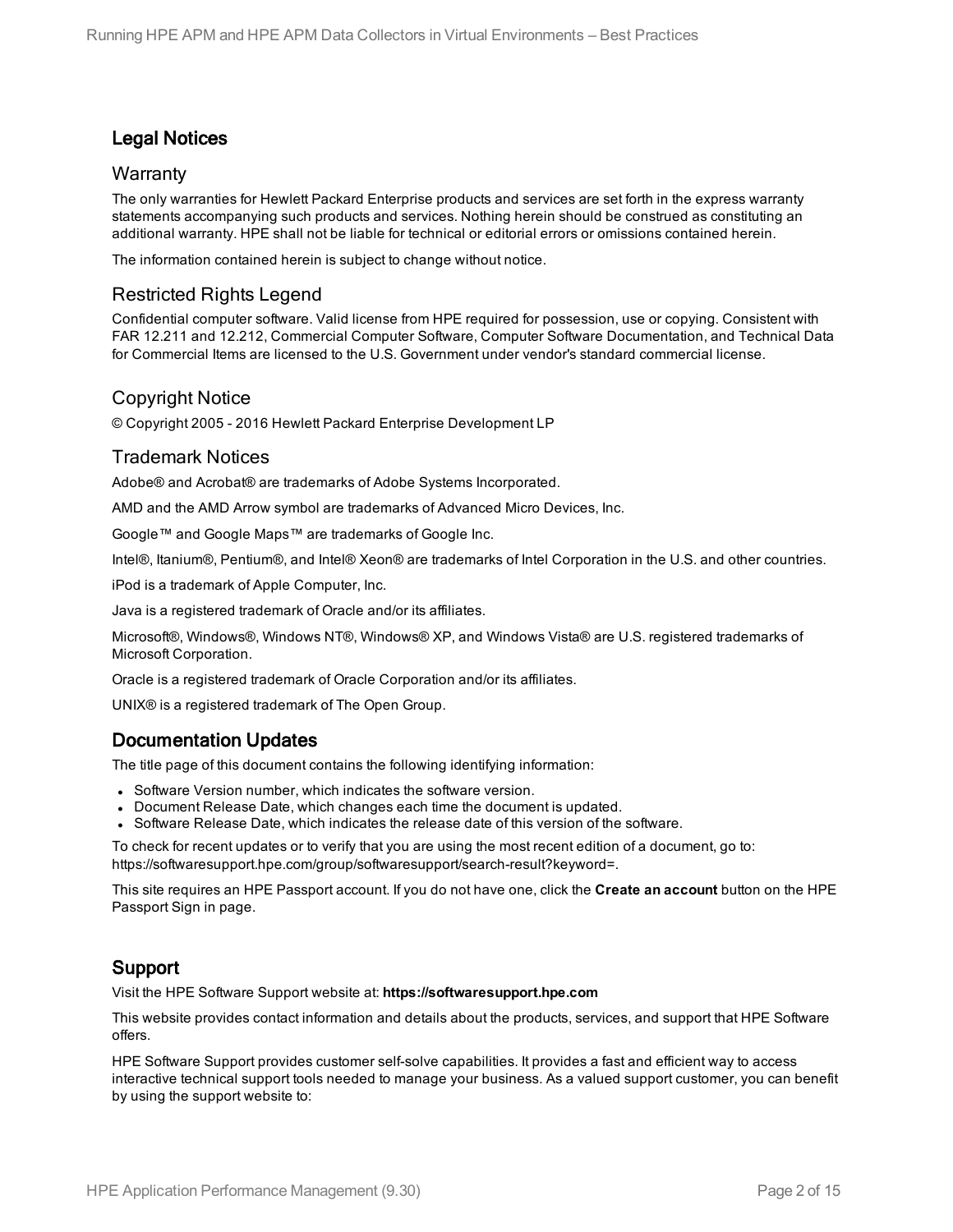- Search for knowledge documents of interest
- Submit and track support cases and enhancement requests
- Download software patches
- Manage support contracts
- Look up HPE support contacts
- Review information about available services
- Enter into discussions with other software customers
- Research and register for software training

Most of the support areas require that you register as an HPE Passport user and sign in. Many also require a support contract. To register for an HPE Passport ID, go to **https://softwaresupport.hpe.com** and click **Register**.

To find more information about access levels, go to: **https://softwaresupport.hpe.com/web/softwaresupport/access-levels**

#### HPE Software Integrations, Solutions and Best Practices

Access the Hewlett Packard Enterprise Software Support site (**https://softwaresupport.hpe.com/manuals**) to search for a wide variety of best practice documents and materials.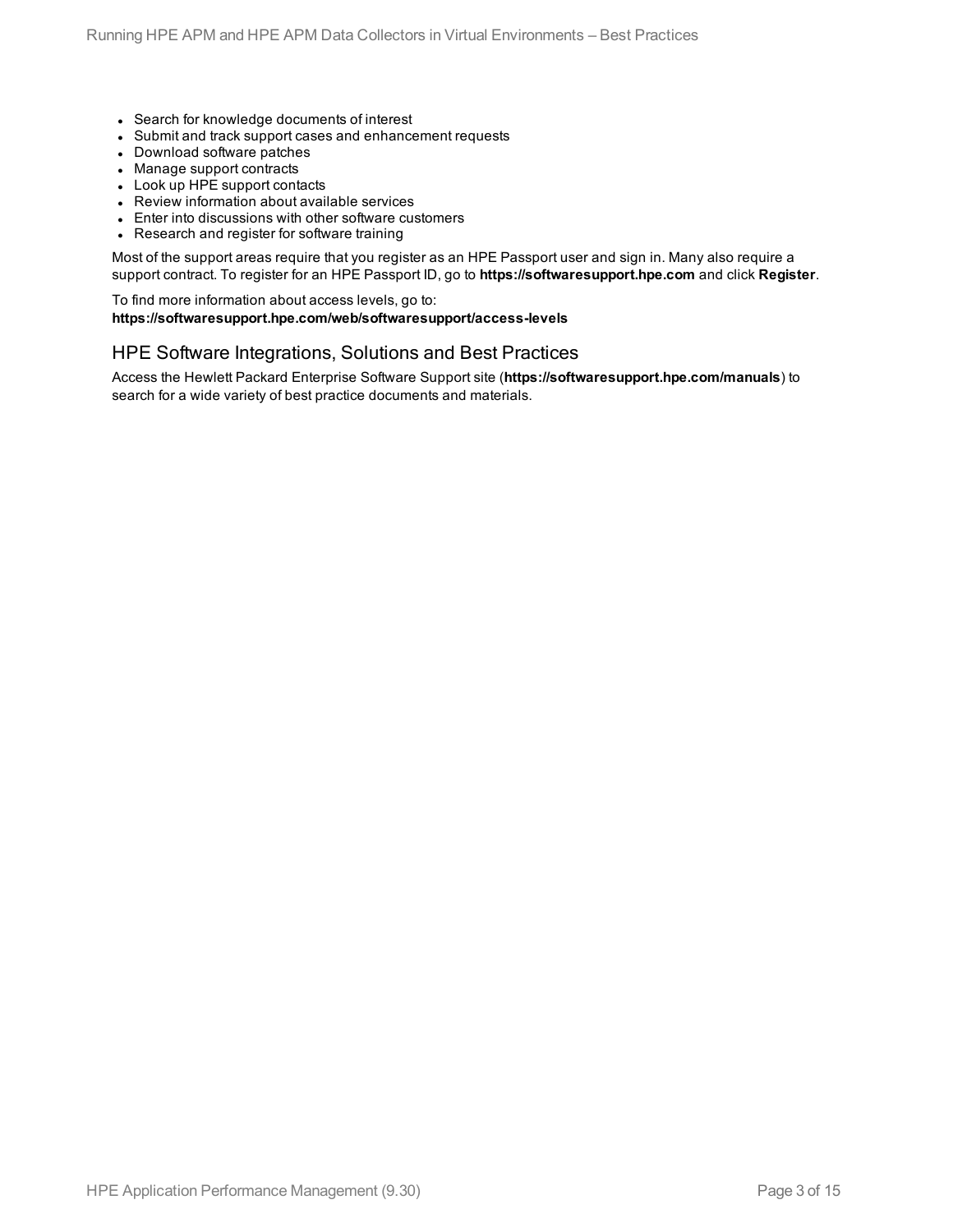## **Contents**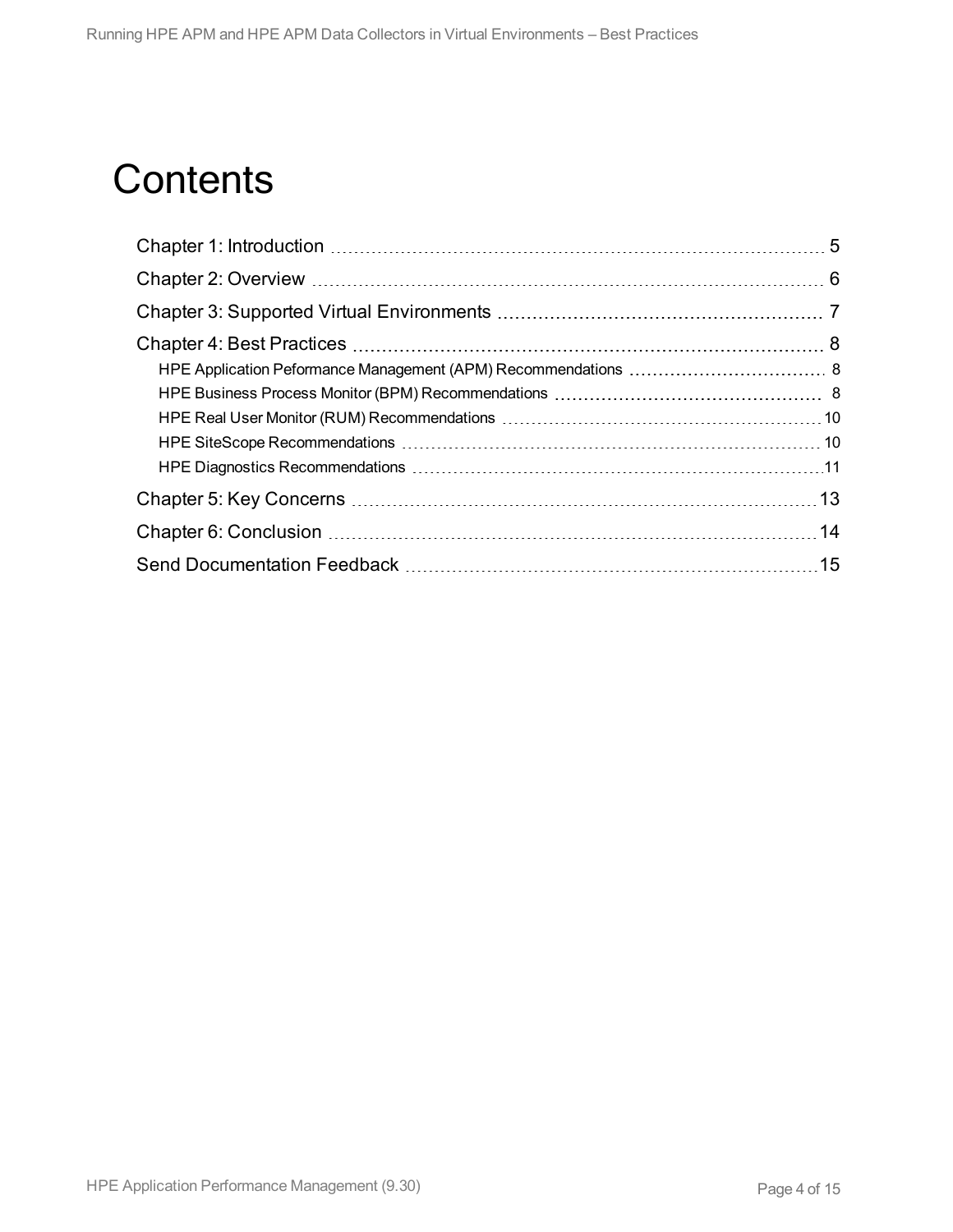# <span id="page-4-0"></span>Chapter 1: Introduction

This document contains basic recommendations and requirements for designing installations for HPE APM and its data collectors on virtual servers. For additional information including up-to-date software version recommendations, see the HPE APM Software Requirements and Support Matrixes document on the Software Support web site [\(https://softwaresupport.hpe.com](https://softwaresupport.hpe.com/)).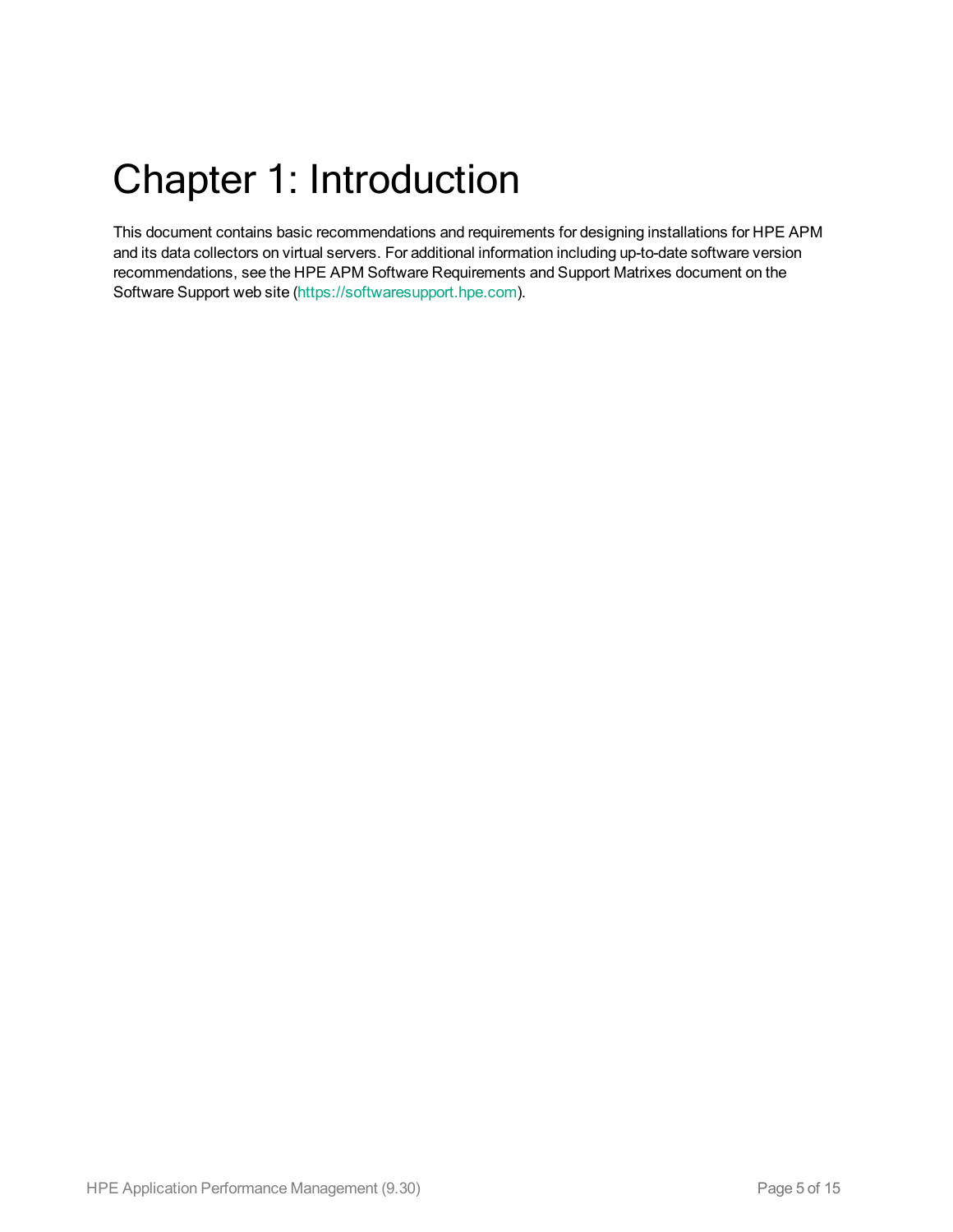## <span id="page-5-0"></span>Chapter 2: Overview

HPE Application Performance Management (APM) is a software suite that acts as a performance dashboard to present a comprehensive view of the network, software, and system operations of a corporate data center. This software can include:

<sup>l</sup> **Applications Performance Management (APM)** – Software designed to keep your business healthy by monitoring applications across traditional, mobile, virtual, and cloud environments. It provides insight into every transaction, for quick resolution of application issues, and helps reduce costs by giving you a common tool for pre-production and production. APM improves application performance by monitoring end-user experience and aligning IT performance with business goals. Detailed diagnostics and real-time topology-based analytics improve application quality.

HPE APM uses a number of data collectors to aggregate and report on the performance of a data center. Data collectors that are optional to HPE APM, but cannot run without HPE APM include:

- HPE Business Process Monitor (BPM)
- HPE Real User Monitor (RUM)

Data collectors that can integrate with HPE APM, but can also run independently include:

- HPE SiteScope
- HPE Diagnostics

HPE APM can be installed on either physical or virtual servers. However, there are some best practices you should adhere to for this software to be successfully installed in a virtual environment. A list of supported virtual environments and a best practices section follow.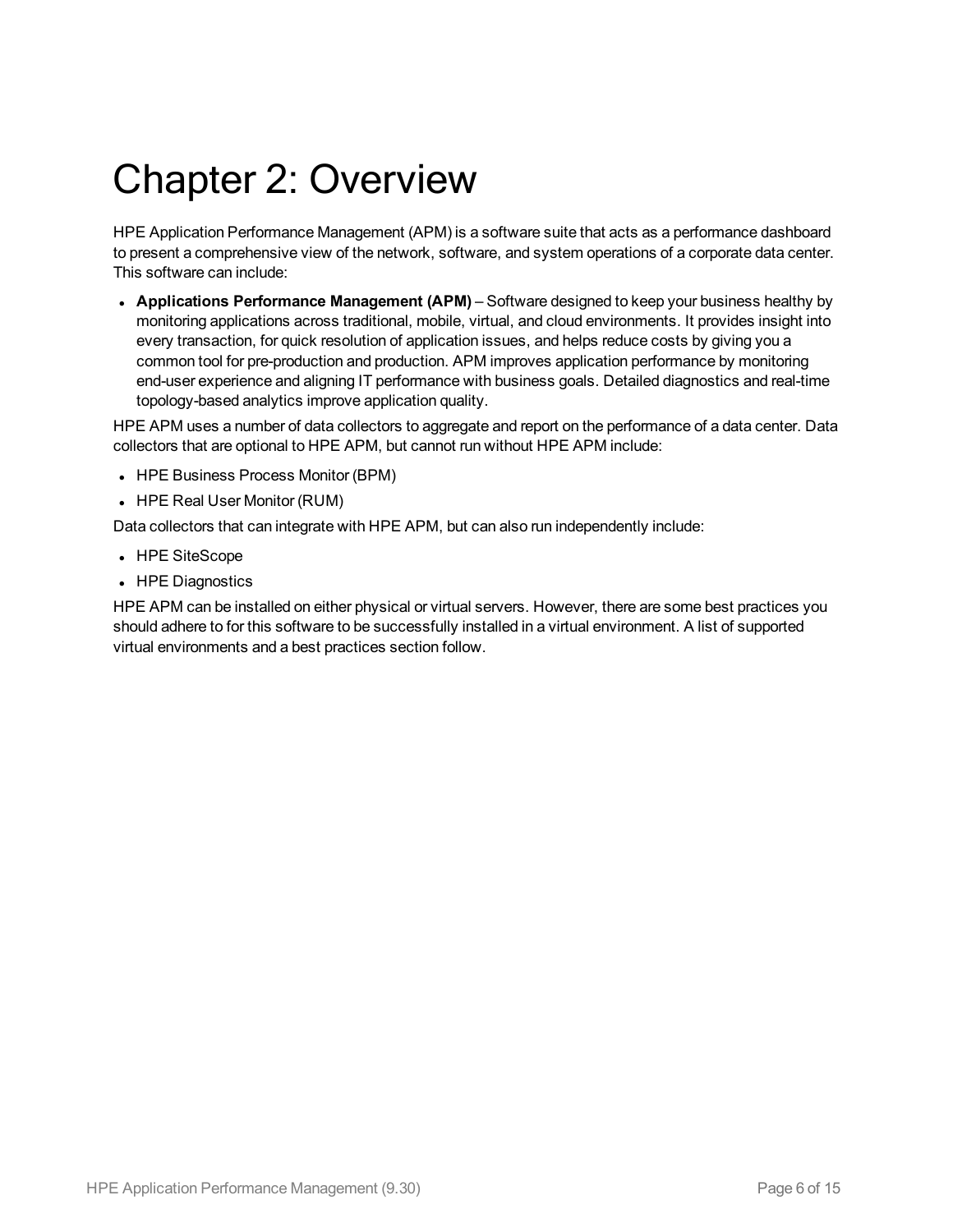# <span id="page-6-0"></span>Chapter 3: Supported Virtual **Environments**

The following virtual environments are supported for HPE APM and for each of its data collectors.

#### <sup>l</sup> **HPE Application Performance Management (APM)**

- VMware ESX, ESXi
- Microsoft Hyper-V
- <sup>l</sup> **HPE APM Data Collectors:**
	- <sup>l</sup> **HPE Business Process Monitor (BPM)**
		- <sup>o</sup> VMware vSphere Hypervisor (ESXi)
	- <sup>l</sup> **HPE Real User Monitor (RUM)**
		- <sup>o</sup> VMware ESX, ESXi
	- <sup>l</sup> **HPE SiteScope**
		- o VMware and Hyper-V virtual machines are supported for all supported operating systems.
		- o For VMware, VMware tools must be installed on the guest operating system.
	- <sup>l</sup> **HPE Diagnostics**
		- <sup>o</sup> VMware ESX , ESXi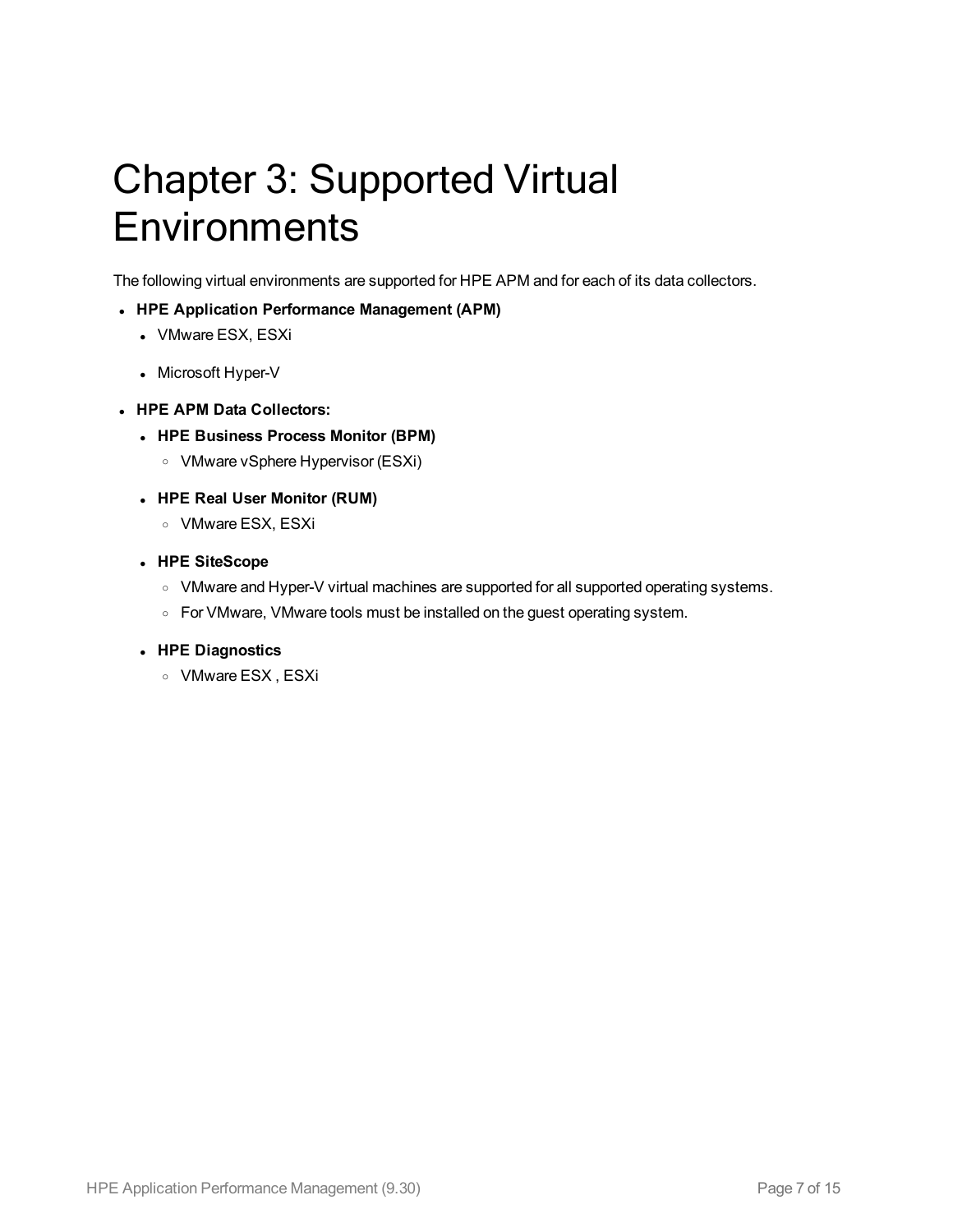## <span id="page-7-0"></span>Chapter 4: Best Practices

HPE APM and each of its data collectors run as high performance software. Typically, each software application is designed to run as the sole or primary software application on a physical server, with immediate and uninterrupted access to all of the servers' physical resources.

HPE APM and many data collectors have, however, been installed successfully and have had some performance testing completed in virtual environments. As corporate data centers move more towards a virtualized environment, it is HPE Software's desire to provide for properly designed installations of HPE APM and its data collectors on virtual servers.

## <span id="page-7-1"></span>HPE Application Peformance Management (APM) Recommendations

- VMware ESX, ESXi and Microsoft Hyper-V are officially supported.
- Use of a virtual server is strongly discouraged for the APM Database Server (either Oracle or SQL Server).
- If virtual servers are being used for a production APM system, HPE recommends:
	- Dedicating a physical infrastructure for APM (no additional virtual instances or applications running)
	- Using the same physical infrastructure for the Data Processing and Gateway Servers
- HPE APM has had success on virtual servers for small- and medium-sized model deployments typical of development, test, and proof of concept (POC) type environments.
- If you already are on virtual servers and are moving to a physical environment, the priority of this move should be:
	- a. APM Database Server
	- b. APM Data Processing Server
	- c. APM Gateway Server(s)
	- d. APM Data Collectors (depending on how highly loaded and your concerns)

## <span id="page-7-2"></span>HPE Business Process Monitor (BPM) Recommendations

- Deployment of BPM on VMware vSphere Hypervisor (ESXi) is officially supported.
- HPE cannot guarantee accurate transaction response time metrics from BPM measurements on virtual servers due to the nature of the Hypervisor scheduling and resource allocation. HPE recommends following these guidelines when deploying BPM servers in a virtual environment to minimize potential metric inaccuracies: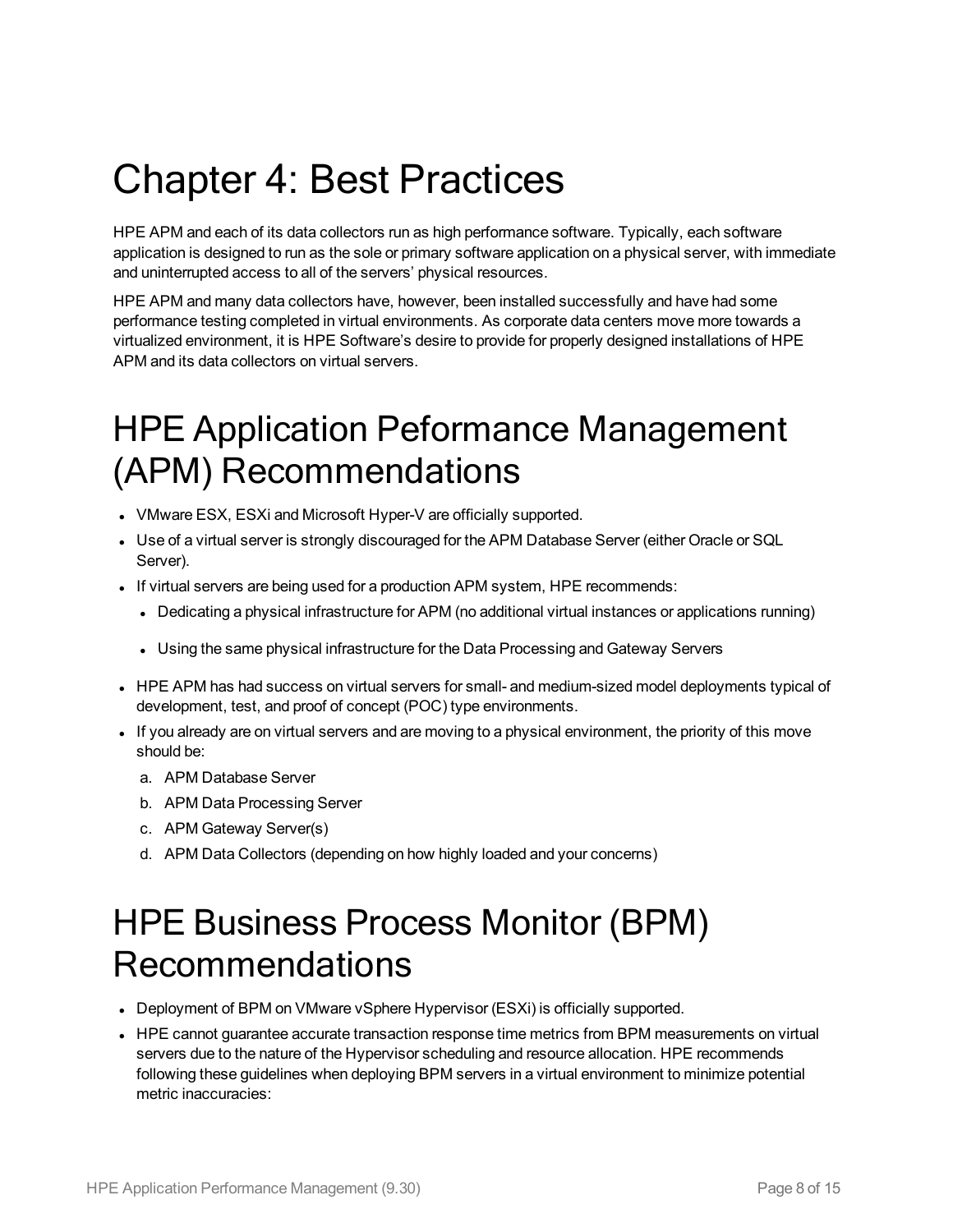- For most scripting protocols (tested using http/web protocols):
	- o Using Virtual Machine Hardware Version: Windows 7 VMX (VMX-7) or higher
	- o Using two virtual CPU cores, 8GB of RAM, 40GB Disk
	- <sup>o</sup> Limit concurrent running scripts (mdrv.exe processes) to 12
	- <sup>o</sup> Limit total number of scripts (or applications) to 130
	- <sup>o</sup> Limit total number of transactions to 1000 (based on running transactions every 15 minutes)
- For TruClient protocol (which typically requires more memory and CPU per Vuser):
	- Record the script using TruClient
	- Replay the script using a single Vuser in the controller and record the average CPU and memory consumption of the mdvr.exe process using process CPU usage and process private bytes counters
	- In accordance with your BPM machine's hardware and the memory and CPU consumption of the single Vuser, calculate the number of concurrent Vusers possible per virtual machine. The following example illustrates how to determine your capacity:
		- Assume a single Vuser consumes 80MB of memory and 10% of the CPU on average for a specific Business Process
		- Assume the load generating virtual machine has:
			- Eight virtual CPU cores
			- 8GB of RAM
		- If you limit the CPU utilization to 70%, you can have up to seven Vusers per core (consuming 7\*10%=70% CPU utilization).
		- With a total of eight CPU cores, you can have up to 8 CPU cores  $*$  7 Vusers per core = 56 Vusers per BPM machine
		- There is approximately 3G of memory available  $-$  3GB / 80MB = approximately 37 Vusers per BPM machine.
		- Select the lower number of Vusers (37 Vusers per BPM machine).
- From the HPE Business Process Monitor Deployment Guide:
	- HPE cannot guarantee accurate transaction response times for BPM measurements on VMware. Therefore, HPE will not address or solve any support issues regarding transaction response times, unless the same behavior can be reproduced on a physical system.
	- Dedicated (not shared) resources for the BPM VMware instance (CPU cycles, memory, etc.) is mandatory.
	- A Gigabit network should be used.
	- DRS (Distributed Resource Scheduler) are not supported.
	- The total amount of configured resources for all virtualized environments within the same ESX server (for example, memory or CPU) must not exceed the ESX server's physical resources.
	- There is no hardware capacity calculator for determining the number of BPM scripts on a single BPM instance.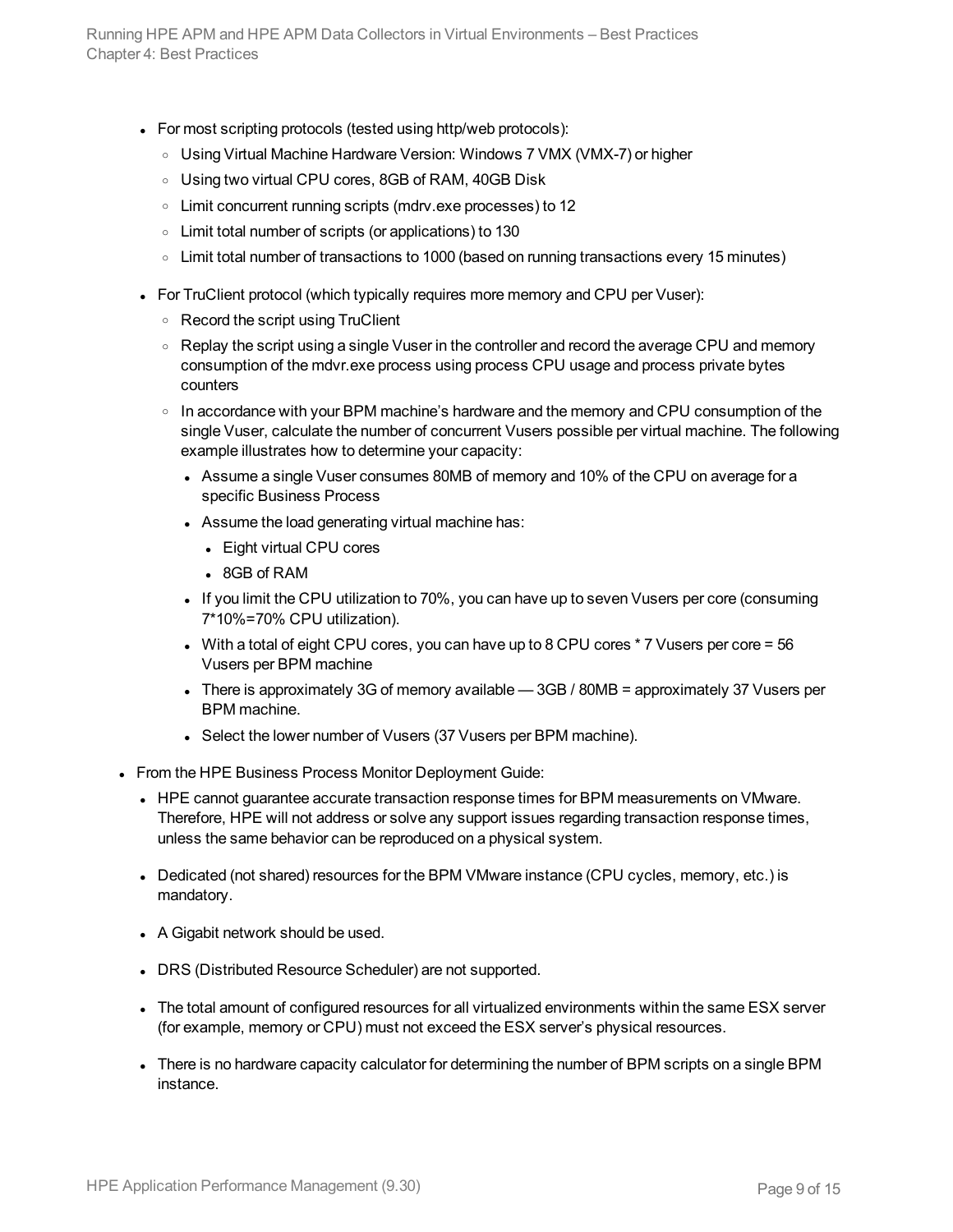The key to effective performance benchmarking and service level management is having a consistent and reliable monitoring foundation. Consistency provides a basis for long term trending of metrics, comparison of metrics from one period to another, and the eventual support of contractual obligations associated with service level management. It is acceptable to have the metrics vary from the actual performance as long as they are consistent. If the metrics are not consistent in their variation or relation to the actual business service, then they cannot be used for production monitoring or performance analysis because no appropriate baseline will compensate for the variations. For this reason, response time metrics are not supported on VMware environments.

## <span id="page-9-0"></span>HPE Real User Monitor (RUM) Recommendations

- VMware ESX, and ESXi are officially supported platforms for both the RUM Engine and RUM Probe.
- HPE Software has not conducted or documented any performance benchmark testing of HPE RUM on any virtual server.
- According to the RUM Installation and Upgrade Guide, for production systems you must install the RUM Engine, Probe, and database on separate physical disks, or on any high performance storage system.
- <sup>l</sup> Read the section *Duplicating Traffic for RUM with VMware* in the RUM Deployment Planning Guide. This section describes the challenges, considerations, and solutions for deploying a RUM Probe on a VMware virtual server. This documentation describes and recommends:
	- Switch alternatives (regular virtual switch  $(VS)$  or distributed virtual switch (DVS)
	- Configuring ports and port mirroring
	- Limitations when using network taps and switch port mirroring
	- Limitations and best practices when attempting to monitor traffic when vMotion is enabled
	- The alternative of using Virtual Dedicated Taps
	- The advantages of installing a RUM Probe on the same ESX server as the monitored application
	- The advantages of installing the RUM Server Collector on the same ESX server as the monitored application
	- Security considerations
	- Additional references

## <span id="page-9-1"></span>HPE SiteScope Recommendations

All information below is documented in the HPE SiteScope Deployment Guide.

- VMware and Hyper-V virtual machines are supported for all supported operating systems.
- For VMware, VMware tools must be installed on the quest operating system.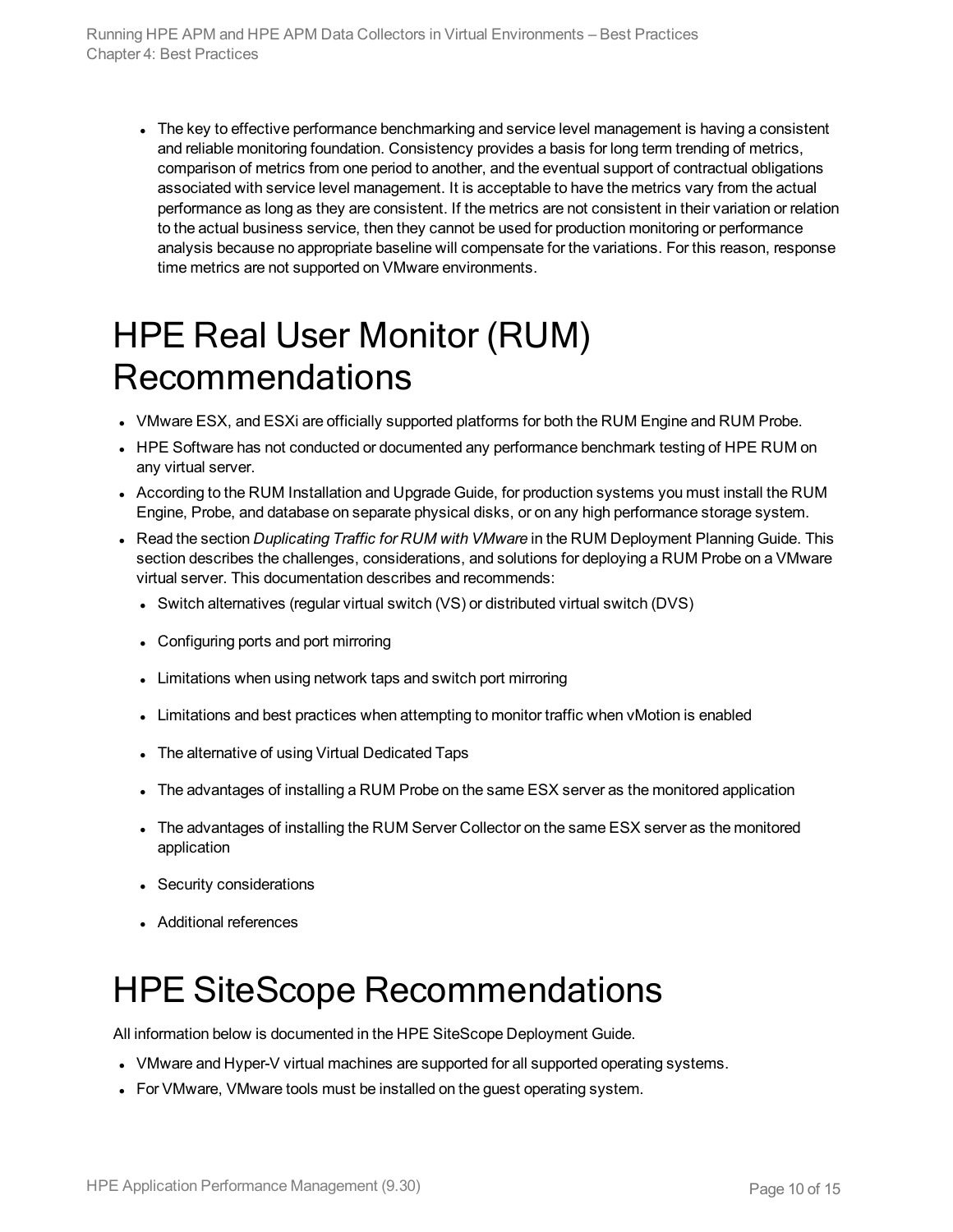- For better performance and stability, especially in a highly-loaded SiteScope environment, it is recommended to use physical hardware.
- The following configuration was functionally tested and is considered to be a guideline for production environments. These are not hard-and-fast support limitations, but going beyond this configuration and expectations will increase the risk of problems occurring:
	- VMware configuration:
		- <sup>o</sup> Four VMware Virtual Machines (VM) on one physical server
		- <sup>o</sup> Each VM with 2 CPUs at 2.39GHz, 8GB memory, and 40GB disk space
		- o Storage used is HPE EVA 8400/22G
		- <sup>o</sup> Physical server: ESX host is HPE BL490c G6 with 8x Intel Xeon x5570 CPU, 72GB RAM with VMware ESX
		- <sup>o</sup> VMware tools must be installed
		- $\circ$  The resources allocated to the SiteScope VM should not be shared with other VMs.
	- SiteScope configuration:
		- <sup>o</sup> 1250 remote servers monitored
		- <sup>o</sup> 16000 total monitors
		- <sup>o</sup> 2000 monitor runs per minute
	- Minimum system requirements (not a limitation, but a guideline)
		- o Computer/Processor: 4 Intel Xeon physical processors, 2GHz each
		- o Operating System: Microsoft Windows
		- <sup>o</sup> Memory (RAM): 4GB
		- <sup>o</sup> Free Hard Disk Space: 20GB
		- <sup>o</sup> Hard Disk Speed: 7200 rpm
		- o Network Card: 1 physical gigabit Network Interface Card
		- <sup>o</sup> Other Software: VMware tools must be installed

**Note:** Monitor capacity and velocity can be significantly impacted by numerous factors including, but not limited to the following: SiteScope server hardware, operating system, patches, third-party software, network configuration and architecture, location of the SiteScope server in relation to the servers being monitored, monitor types and distribution by type, monitor frequency, monitor execution time, Application Performance Management integration, and database logging. The published maximums should not be assumed to be possible in every environment.

## <span id="page-10-0"></span>HPE Diagnostics Recommendations

- VMware ESX and ESXi are officially supported on each server as specified in the [Diagnostics](https://softwaresupport.hpe.com/km/KM01715961/Diagnostics_926_System_Requirements.pdf) System [Requirements](https://softwaresupport.hpe.com/km/KM01715961/Diagnostics_926_System_Requirements.pdf) and Support Matrices.
- System requirements for virtual server deployments are identical to system requirements on physical server deployments and are specified in the [Diagnostics](https://softwaresupport.hpe.com/km/KM01822051/Diagnostics_926_Release_Notes.pdf) Release Notes.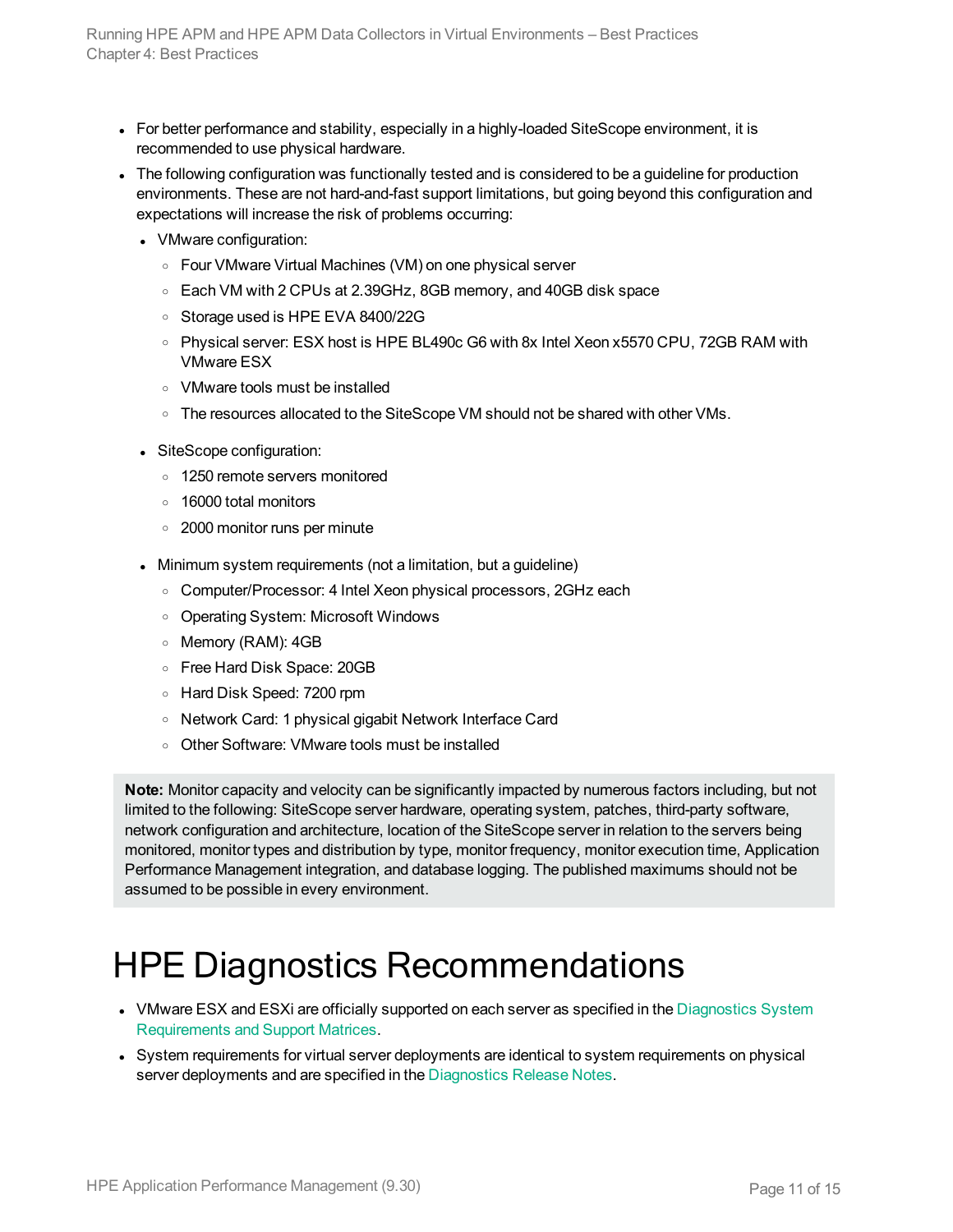- Instructions for configuring a Diagnostics Collector for the collection of data on VMware nodes are specified in the Diagnostics Server Installation and [Administration](https://softwaresupport.hpe.com/km/KM01715956/Diagnostics_926_Server_Install_Guide.pdf) Guide.
- Additional requirements for Time Synchronization of Diagnostics Java Probes running on VMware are specified in the Diagnostics Server Installation and [Administration](https://softwaresupport.hpe.com/km/KM01715956/Diagnostics_926_Server_Install_Guide.pdf) Guide.
- Diagnostics Java Probes running on VMware do not work on every operating system. A list of operating systems is available in the 'Works in VMware' column in the [Diagnostics](https://softwaresupport.hpe.com/km/KM01715954/Diagnostics_926_Java_Agent_Guide.pdf) Java Agent document.
- Additional requirements for Time Synchronization of Diagnostics .NET Probes running on VMware are specified in the Diagnostics Server Installation and [Administration](https://softwaresupport.hpe.com/km/KM01715956/Diagnostics_926_Server_Install_Guide.pdf) Guide.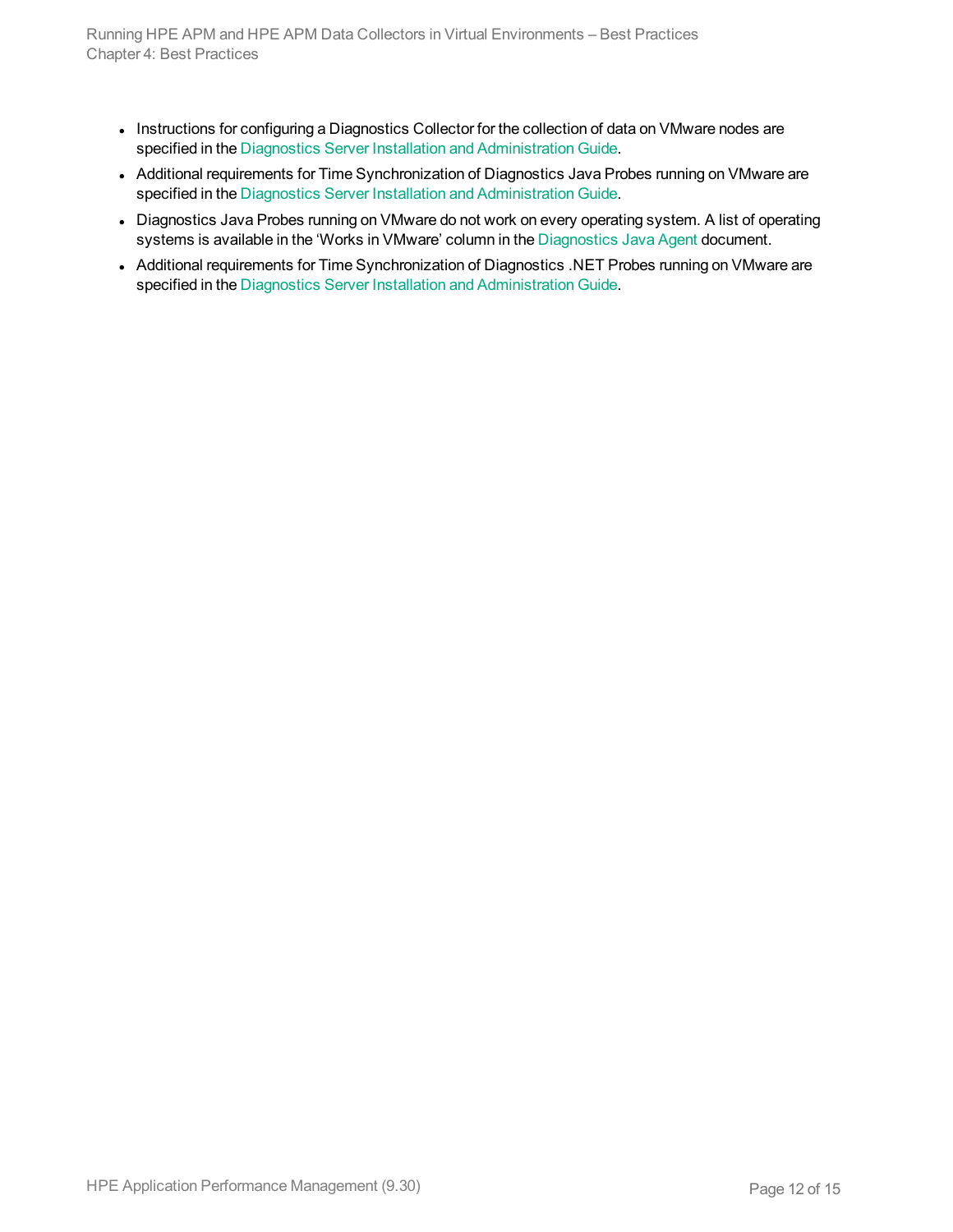# <span id="page-12-0"></span>Chapter 5: Key Concerns

Many information technology organizations work in a business environment that is not able to provide special considerations for running specialized, high performance software in a virtual environment. This type of deployment environment is characterized with the following traits:

- The deployment of virtual servers and the applications running on these servers is uniform across the enterprise. No exceptions can be made to this policy.
- All resources must be shared across large physical servers. An administration team may allocate more initial resources to specific virtual instances or may prioritize specific virtual instances (required use of VMware Distributed Resource Scheduler across the enterprise), but all resources are shared across the physical server. Dedicated resources are not possible.
- No physical resources can be dedicated to a specific virtual instance or software application.
- All virtual servers must be able to be dynamically moved to a different virtual machine on the same physical server or on a different physical server while applications are running (use of vMotion on the VMware platform is required for all instances).
- All virtual servers must be able to be dynamically failed over to a different virtual machine on the same physical server or on a different physical server while the applications are running (use of VMware failover clusters is required for all instances).
- Communication between the team that administers the software application and the team that administers the virtual infrastructure is limited. Virtual administrators are unaware of any special considerations that need to be made for HPE APM.

If HPE APM and its data collectors are to be installed in a virtual environment, flexibility and special consideration is key. Data centers which do not have a way to provide this flexibility or are not able to utilize virtual platforms that are officially supported by HPE are better served to install HPE APM and each of its data collectors on dedicated, physical servers.

Data centers that are setting up production, enterprise-sized monitoring infrastructures using HPE APM and its data collectors are better served by installing HPE APM on dedicated, physical servers.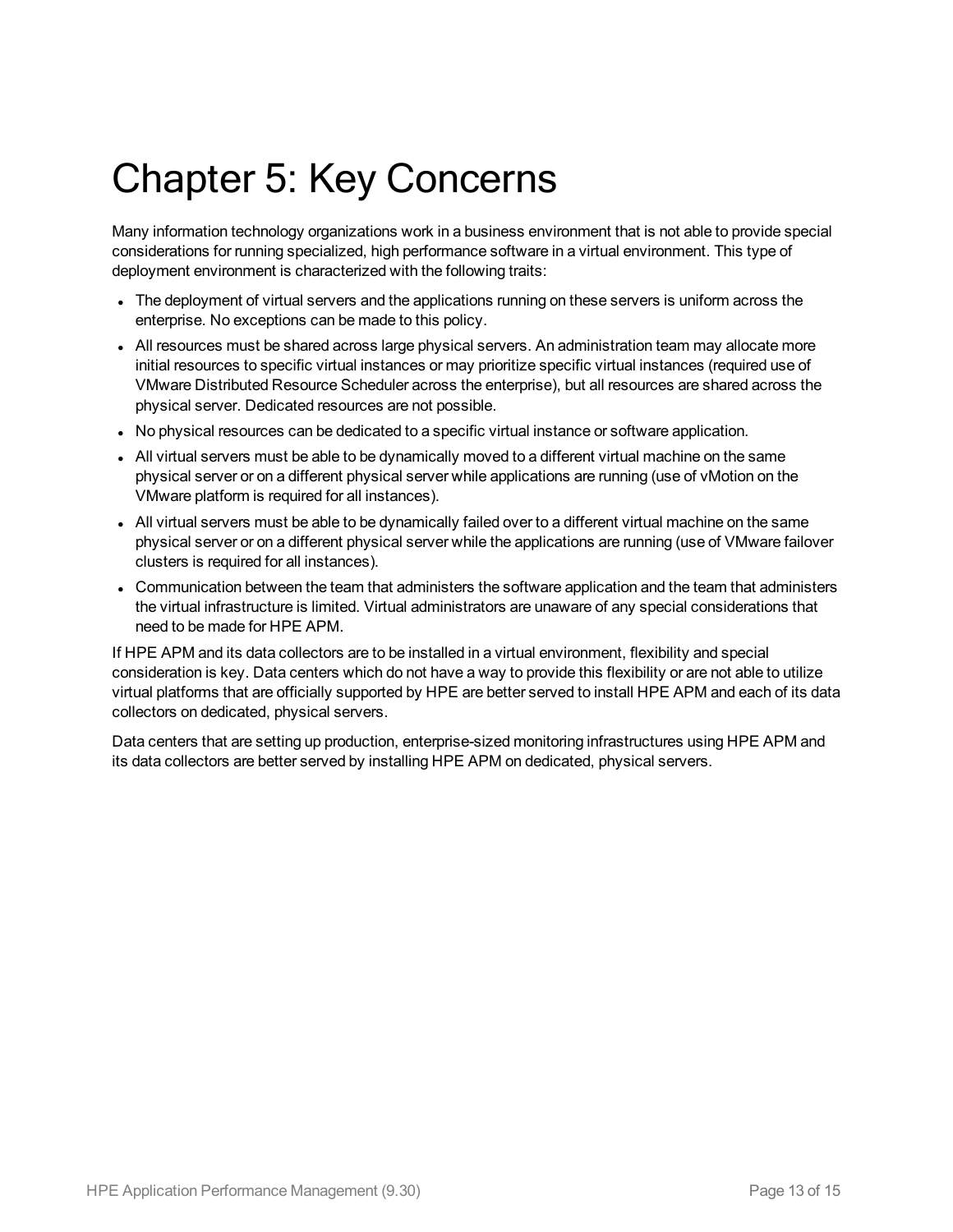## <span id="page-13-0"></span>Chapter 6: Conclusion

HPE APM and its data collectors can be installed on either physical or virtual servers. There are, however some best practices that need to be adhered to if this software is going to be successfully installed in a virtual environment. Users of HPE APM and its data collectors should review this document carefully and adhere to its information. Remember that performance of HPE APM and each of its data collectors installed on virtual servers may be significantly lower than deployments on physical servers.

The best practices listed above for HPE APM and the data collectors you are using may be difficult or impossible to adhere to in your environment. If this is the case, we recommend using physical servers for HPE APM and any of the data collectors that present adherence challenges.

For high performance, highly loaded production HPE APM systems, physical servers are recommended for the HPE APM servers to ensure peak performance at all times and to reduce risk.

For high performance, highly loaded APM data collectors, it is imperative to review the support policies and best practices for the data collector. A thorough review of the support policies and best practices for each utilized data collector will provide guidance and help customers decide whether a physical or virtual system is appropriate.

For high performance, high loaded database servers (for either APM or its data collectors), it is generally not best practice to use a virtual server to host a database. Check with your database vendor for their support policies and performance implications.